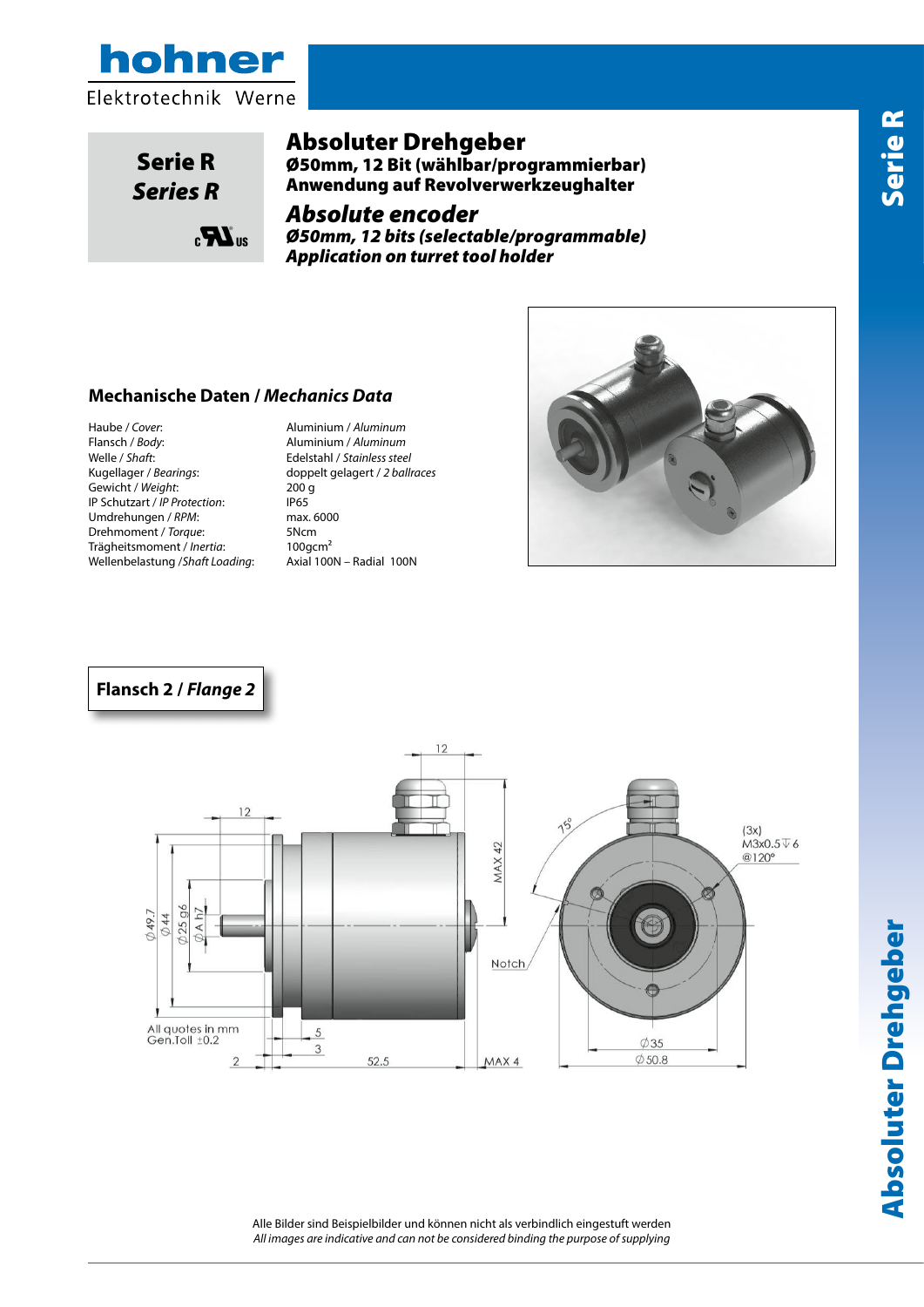

**Flansch 3 /** *Flange 3*

 $-$ 





**PRESET:** 2 Sekunden drücken um die Position zurückzusetzen / *Push for 2 seconds to reset position* LED: Leuchtet auf, wenn die Welle auf Position 0 oder 1 steht / *Light up when shaft is on 0 or 1 position* 

> Alle Bilder sind Beispielbilder und können nicht als verbindlich eingestuft werden *All images are indicative and can not be considered binding the purpose of supplying*

ww.hohner.it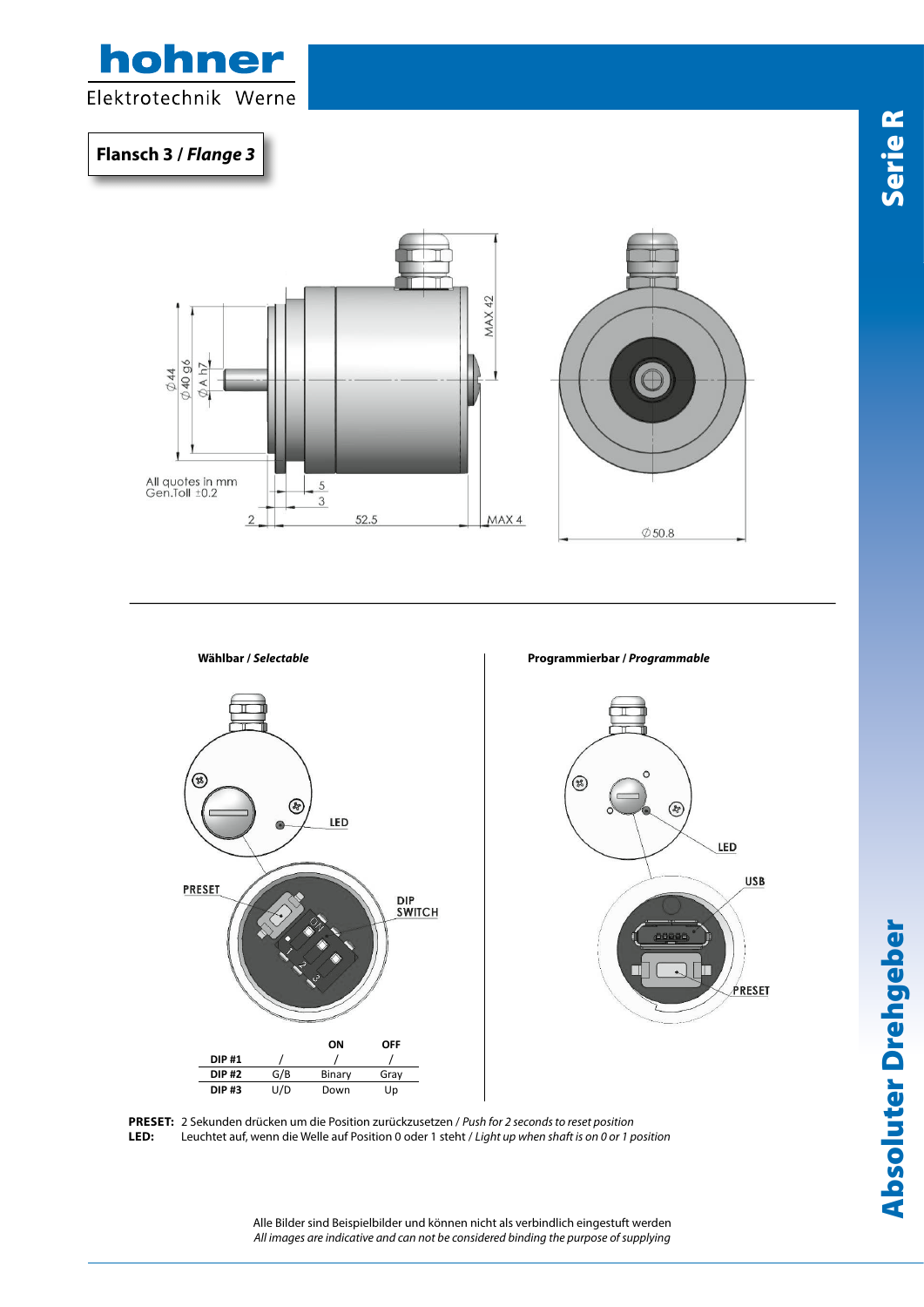

## **Elektronische Daten /** *Electronics Data*

max. Stromaufnahme / *Current consumption*: max 100mA max. Ausgangsbelastung / *Permissible load*: 40mA<br>Frequenz / *Frequency*: 50KHz (LSB) Frequenz / *Frequency*: Betriebstemperatur / Operating Temp.:

Versorgungsspannung / *Power supply*: 5/24V, hängt von der Ausgangsschaltung ab / *depends on the electronics circuit* Parallel Gray-Binär / *Parallel Gray-Binary*<br>40mA Schutz / *Protections*: Kurzschlussfest, Umkehrpolarität / *against short circuit, reversal polarity*<br>Betriebstemperatur / Operating Temp.: 20/+70°C<br>-20/+70°C

## **Bestellbezeichnung /** *Ordering Code*

| R | ∗                                            | ∗                                                                         | *                                                                                                                                                                                                                                               | $\ast$                                                       |                                         | ∗                                 |  | $***$                                                                      |  |  |  |  |  |
|---|----------------------------------------------|---------------------------------------------------------------------------|-------------------------------------------------------------------------------------------------------------------------------------------------------------------------------------------------------------------------------------------------|--------------------------------------------------------------|-----------------------------------------|-----------------------------------|--|----------------------------------------------------------------------------|--|--|--|--|--|
|   | Welle<br>Shaft                               | Flansch<br>Flange                                                         | Ausgangsschaltung<br><b>Output</b>                                                                                                                                                                                                              | <b>Anschluss</b><br><b>Connections</b>                       | Positionierung<br><b>Orientation</b>    | <b>Optionen</b><br><b>Options</b> |  | Auflösung<br><b>Resolution</b>                                             |  |  |  |  |  |
|   | $3 = \emptyset 6$ mm<br>$6 = \emptyset 8$ mm |                                                                           | wählbar max. 13 Bit (8.192) / selectable max 12 bit (8.192)<br>Die Optionen Gray/Binär und Up/Down können per Dip-Switch auf der Abdeckung ausgewählt werden /<br>The Gray/Binary and Up/Down option can be selected by Dip-Switch on the cover |                                                              |                                         |                                   |  |                                                                            |  |  |  |  |  |
|   |                                              | $2 =$<br>$3 =$<br>Siehe<br>vorherige<br>Seiten /<br>See<br>previous pages | $2 = GRAY/BIN$<br>Push-Pull 11/24V<br>$3 = GRAY/BIN$<br>TTL 5V                                                                                                                                                                                  | $1 =$ Cable PVC 2mt                                          | $R = Radial$                            | $0 = \text{None}$                 |  | $360 = 360$<br>$1.024 = 1.024$<br>$4.096 = 4.096$<br>$\cdots$<br>Max 4.096 |  |  |  |  |  |
|   |                                              |                                                                           |                                                                                                                                                                                                                                                 | Software programmierbar /<br><b>Programmable by software</b> | $Max 6 BIT + Stroke + Parity + Present$ |                                   |  |                                                                            |  |  |  |  |  |
|   |                                              |                                                                           | $U = Push-Pull$<br>5/28V                                                                                                                                                                                                                        | $A =$ Cable PUR 1 mt<br>$B =$ Cable PUR 29 cm                | $R = Radial$                            | $0 = \text{None}$                 |  | <b>PR 01</b>                                                               |  |  |  |  |  |

#### **Anschlüsse /** *Connections*

|                                           | $\bf{0}$<br><b>Volt</b>                                     | <b>Volt</b>      | 2 <sup>0</sup>             | 2 <sup>1</sup>             | 2 <sup>2</sup>                            | 2 <sup>3</sup>                             | 2 <sup>4</sup>                           | 2 <sup>5</sup>        | 2 <sup>6</sup>   | 2 <sup>7</sup>                                                | 2 <sup>8</sup>                                    | 2 <sup>9</sup>                                      | $2^{10}$                      | $2^{11}$                                                |  |
|-------------------------------------------|-------------------------------------------------------------|------------------|----------------------------|----------------------------|-------------------------------------------|--------------------------------------------|------------------------------------------|-----------------------|------------------|---------------------------------------------------------------|---------------------------------------------------|-----------------------------------------------------|-------------------------------|---------------------------------------------------------|--|
| Kabel Standard /<br><b>Standard Cable</b> | <b>BLACK</b><br>$\overline{\phantom{0}}$<br><b>SCHAWARZ</b> | / BLUE<br>₹<br>긂 | <b>BROWN</b><br>∼<br>BRAUN | <b>BEIGE</b><br>∼<br>BEIGE | GREEN<br>$\overline{\phantom{0}}$<br>GRÜN | YELLOW<br>$\overline{\phantom{0}}$<br>GELB | PINK<br>$\overline{\phantom{0}}$<br>ROSA | VIOLET<br>╮<br>VIOLET | ORANGE<br>ORANGE | <b>TRANSPARENT</b><br>$\overline{\phantom{0}}$<br>TRANSPARENT | WHITE-RED<br>$\overline{\phantom{0}}$<br>WEIß-ROT | WHITE-BLUE<br>$\overline{\phantom{0}}$<br>WEIß-BLAU | GREEN-WHITE<br>╮<br>GRÜN-WEIß | <b>WHITE</b><br>ᄘ<br>ш<br>mon<br>WEIß<br>ய<br><b>DI</b> |  |

|                                 | $\bf{0}$<br><b>Volt</b> | $\div$<br><b>Volt</b> | 2 <sup>0</sup><br>(D0)                     | 2 <sup>1</sup><br>(D1) | 2 <sup>2</sup><br>(D2)                           | 2 <sup>3</sup><br>(D3)    | 2 <sup>4</sup><br>(D4) | 2 <sup>5</sup><br>(D5) | <b>STROBE</b>       | <b>PARITY</b> |
|---------------------------------|-------------------------|-----------------------|--------------------------------------------|------------------------|--------------------------------------------------|---------------------------|------------------------|------------------------|---------------------|---------------|
| Kabel PUR /<br><b>PUR Cable</b> | AU / BLUE<br>ಹ          | BRAUN / BROWW         | WHITE<br>$\overline{\phantom{0}}$<br>WEIß. | <b>YELLOW</b><br>GELB  | GREEN<br>$\overline{\phantom{0}}$<br><b>GRÜN</b> | ⊢<br>ш<br>NOT<br>⊞<br>non | GRAY<br>GRAU/          | <b>RED</b><br>ā        | ర<br>5<br>RZ<br>ŠЯ, | PINK<br>ROSA  |

Alle Bilder sind Beispielbilder und können nicht als verbindlich eingestuft werden *All images are indicative and can not be considered binding the purpose of supplying*